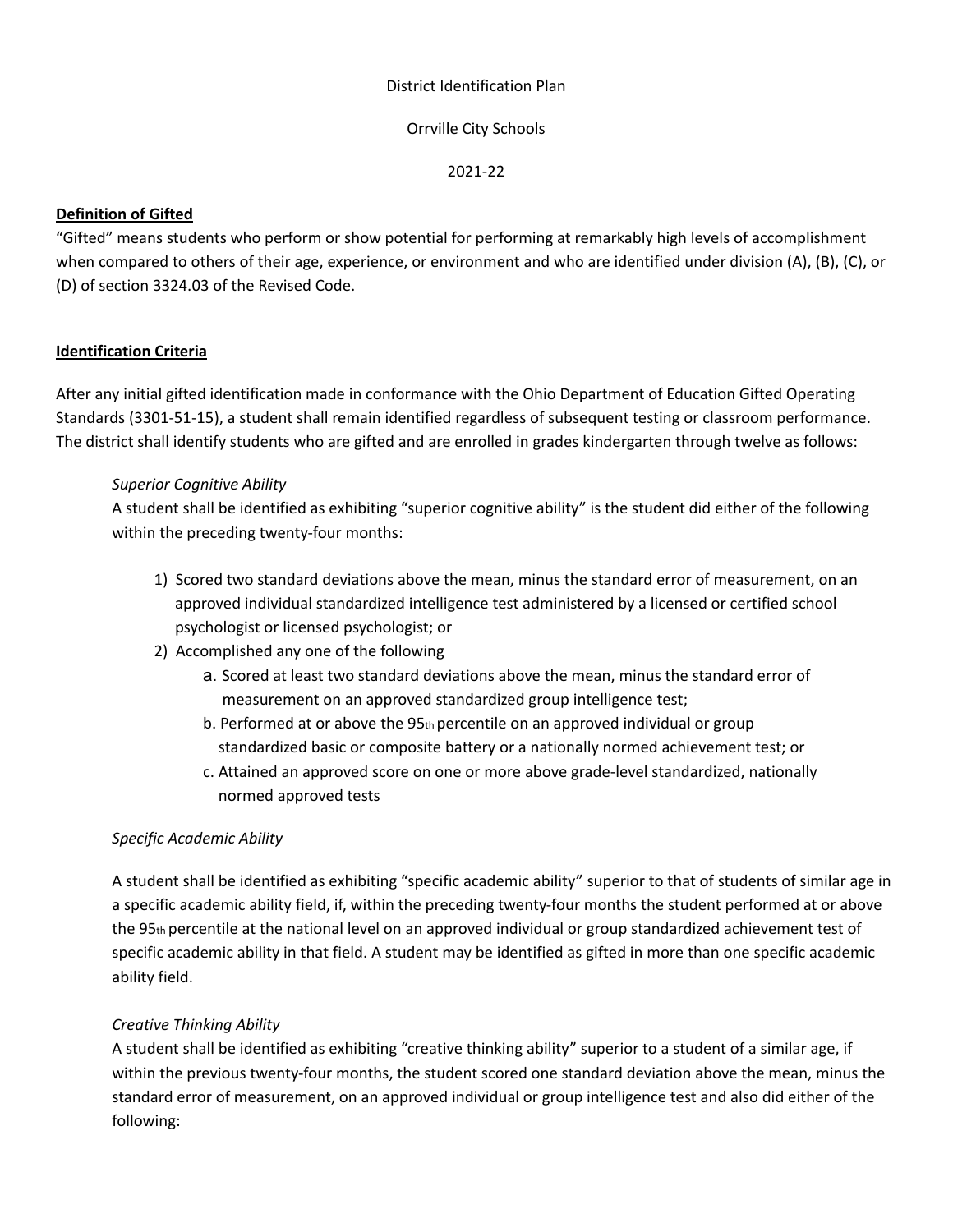1) Attained a sufficient score, as established by the department of education, on an approved individual or group test of creative ability; or

2) Exhibited sufficient performance, as established by the department of education, on an approved checklist by a trained individual of creative behaviors.

# *Visual or Performing Arts Ability*

A student shall be identified as exhibiting "visual or performing arts ability" superior to that of students of similar age if the student has done both of the following:

1) Demonstrated to a trained individual through a display of work, an audition, or other performance or exhibition, superior ability in a visual or performing arts area; and

2) Exhibited to a trained individual sufficient performance, as established by the department of education, on an approved checklist of behaviors related to a specific arts area.

# **Description of Assessment Instruments:**

The district only uses assessment instrument(s) for screening and identification which have been approved by the Ohio Department of Education. The district has multiple assessments to identify for giftedness. Using these assessments allows for identification of students who are gifted, as well as selection of students for further assessment who perform or show potential for performing at remarkably high levels of accomplishment in each of the areas of gifted identification in this plan. Assessments that may be used by the district are listed beside their respective gifted identification area. Reassessment scores indicate identification for further assessment.

| <b>Gifted</b><br>identification<br>Area          | <b>Assessment for Identification</b>                                          | <b>Assessment for Identification</b>                                                                                                                                                   | <b>Checklist for Identification</b>                                                    |
|--------------------------------------------------|-------------------------------------------------------------------------------|----------------------------------------------------------------------------------------------------------------------------------------------------------------------------------------|----------------------------------------------------------------------------------------|
| Superior<br>Cognitive Ability                    | <b>InView</b><br>ID SCORE: 128<br><b>REASSESSMENT SCORE: 126</b>              | Naglieri Nonverbal Ability<br><b>Test-Individual Administration</b><br>ID SCORE: K-4= 126, GR 5=125<br>6-8= 126, GR 9= 127,<br>GR 10=126, 11-12= 127<br><b>REASSESSMENT SCORE: 124</b> | Not Required                                                                           |
| Creative<br><b>Thinking Ability</b>              | <b>InView</b><br>ID SCORE: 112<br>(SEM 4.0)<br>REASSESSMENT SCORE: 111        | Naglieri Nonverbal Ability<br>Test-Individual Administration<br>ID SCORE: K-4= 110, GR 5=109<br>$6-8=110$ , GR 9= 111,<br>GR 10=109, 11-12= 111<br><b>REASSESSMENT SCORE: 109</b>      | <b>SRBCSS - Part II Creativity</b><br>ID SCORE: 51 REASSESSMENT<br><b>SCORE: 48-50</b> |
| Specific<br><b>Academic Ability</b><br>(Reading) | *iReady Diagnostic<br><b>ID SCORE: 95 %</b><br><b>REASSESSMENT SCORE: 93%</b> | Woodcock Johnson, IV<br><b>ID SCORE: 95 %</b><br><b>REASSESSMENT SCORE: 93%</b>                                                                                                        | Not Required                                                                           |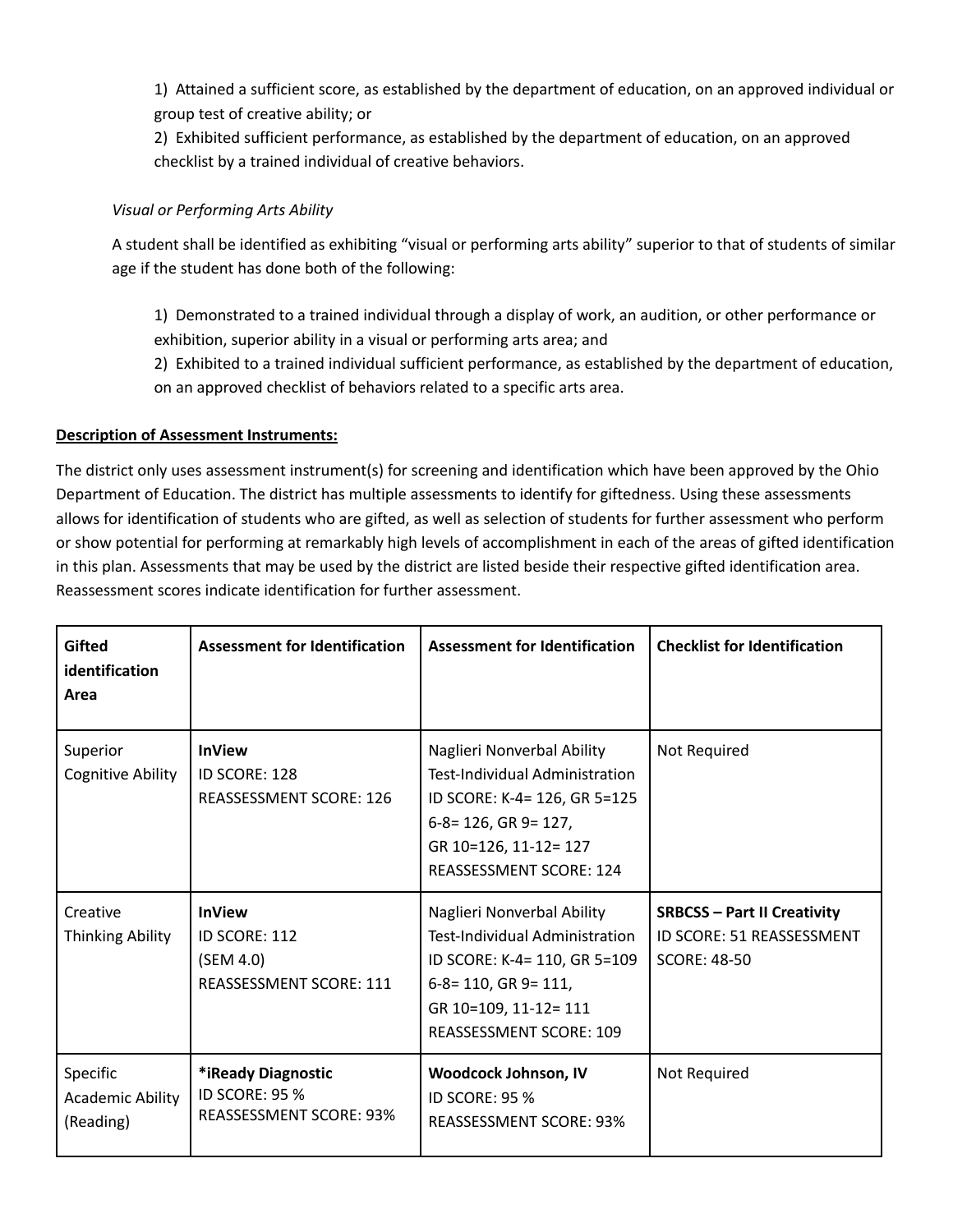| Specific<br><b>Academic Ability</b><br>(Math)           | *iReady Diagnostic<br>ID SCORE: 95 %<br><b>REASSESSMENT SCORE: 93%</b>                                     | Woodcock Johnson, IV<br>ID SCORE: 95 %<br><b>REASSESSMENT SCORE: 93%</b> | Not Required                                                                                                |
|---------------------------------------------------------|------------------------------------------------------------------------------------------------------------|--------------------------------------------------------------------------|-------------------------------------------------------------------------------------------------------------|
| Specific<br><b>Academic Ability</b><br>(Social Studies) | <b>Terra Nova, Complete Battery</b><br>ID SCORE: 95 %<br><b>REASSESSMENT SCORE: 93%</b>                    | Woodcock Johnson, IV<br>ID SCORE: 95 %<br><b>REASSESSMENT SCORE: 93%</b> | Not Required                                                                                                |
| Specific<br><b>Academic Ability</b><br>(Science)        | <b>Terra Nova, Complete Battery</b><br>ID SCORE: 95 %<br><b>REASSESSMENT SCORE: 93%</b>                    | Woodcock Johnson, IV<br>ID SCORE: 95%<br>REASSESSMENT SCORE: 93%         | Not Required                                                                                                |
| Visual or<br>Performing Arts<br>Ability: Dance          | Ohio Department of Education<br>Rubric: k-12<br><b>ID SCORE= 26-30</b><br><b>REASSESSMENT SCORE= 20-25</b> | Not Required                                                             | <b>Ohio Checklist of Artistic</b><br><b>Ability - Dance</b><br>ID SCORE: 32-35<br>REASSESSMENT SCORE: 29-31 |
| Visual or<br>Performing Arts<br>Ability: Drama          | Ohio Department of Education<br>Rubric: k-12<br><b>ID SCORE= 20-24</b><br><b>REASSESSMENT SCORE= 16-19</b> | Not Required                                                             | <b>SRBCSS-Part V: Dramatic</b><br>ID SCORE: 57<br>REASSESSMENT SCORE: 54-56                                 |
| Visual or<br>Performing Arts<br>Ability: Music          | Ohio Department of Education<br>Rubric: ages 4-13.11<br>ID SCORE = 18-21<br>REASSESSMENT SCORE= 14-17      | Not Required                                                             | <b>SRBCSS - Part V: Musical</b><br>ID SCORE: 39<br>REASSESSMENT SCORE: 37-38                                |
| Visual or<br>Performing Arts<br>Ability: Visual<br>Arts | Ohio Department of Education<br>Rubric: k-12<br>ID SCORE = $51$<br><b>REASSESSMENT SCORE= 48-</b><br>50    | Not Required                                                             | <b>SRBCSS - Part V: ArtisticID</b><br>SCORE: 61<br>REASSESSMENT SCORE: 59-60                                |

According to Ohio Revised Code, Chapter 3324, The Department of Education shall ensure that the approved list of assessment instruments includes instruments that allow for appropriate screening and identification of gifted minority and disadvantaged students, children with disabilities, and students for whom English is a second language.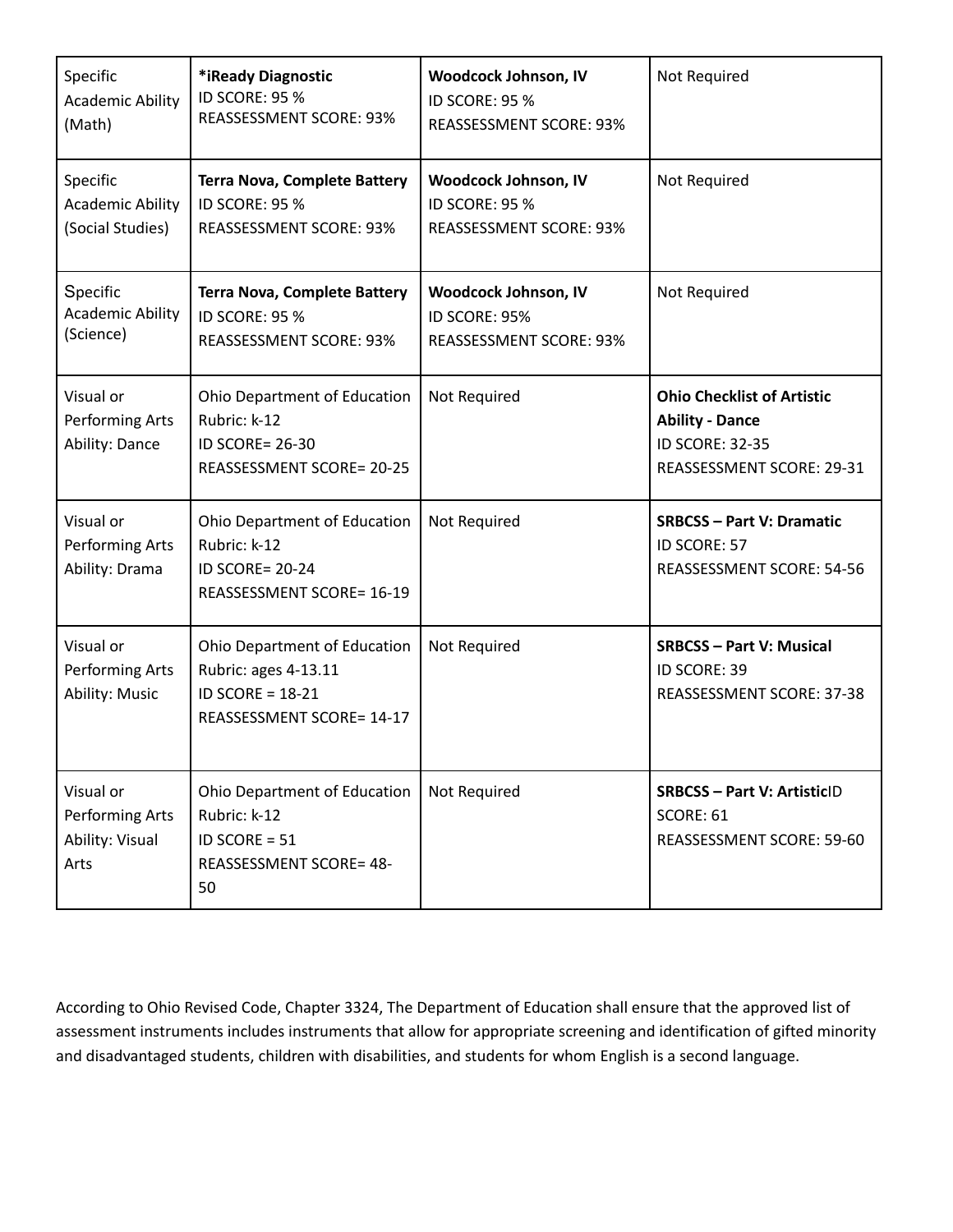### **Provision of Whole Grade Screening**

Whole grade screening for (1) superior cognitive ability, (2) specific academic ability in the areas of (a) mathematics and (b) reading, writing or a combination of these skills, and (3) creative thinking ability for all students will take place in 2nd grade and 5th grade.

### **Scheduling Procedures for Screening and Administering Assessment Instruments**

The screening and assessment procedures have been developed to ensure the inclusion of minority and disadvantaged students, students with disabilities, and English language learners.

Assessments will be provided and administered in the student's native language or other mode of communication if English is a barrier to the student's performance or if requested by the parent.

Assessments are provided and administered using the accommodations in a student's Individualized Education Plan or 504 Plan. If these accommodations are not consistent with a test's allowable accommodations, a comparable state approved assessment instrument shall be used.

Assessments are selected and administered to ensure that when a test is administered to a student with a disability or impaired sensory, manual or speaking skills, the test results accurately reflect the student's aptitude or achievement level or whatever other factors the test purports to measure, rather than reflecting on the student's disability or impaired sensory, manual or speaking skills.

### **Referral of Students for Gifted Screening**

Additionally, any student transferring into the district will be assessed within ninety days of the transfer, at the request of the parent.

A student can request gifted screening or be referred for gifted screening by teachers, parents, or other students at any time. Two opportunities for assessment, regardless of grade levels where gifted services are offered, will be provided each school year. A students' initial assessment shall be completed within 90 days of referral.

A referral request must be completed using the Referral Form, located online and at the district office. A completed Referral Form must be submitted to the district office. Once submitted, the district will attempt to gain parent permission to assess the student. Parent permission is required to assess students for giftedness. Parents can grant permission to test by completing and submitting the Parent Permission Form, located online and at the district office. Once parent permission has been granted, the student can be scheduled for assessment. Parents will be notified by the district in advance of the assessment date. After the student has been assessed and the district receives the assessment results, the parents will be notified, in writing, of the results within 30 days.

Students referred with permission by September  $30<sub>th</sub>$  will be assessed by December 1 $st$ . Students referred between October 1<sub>st</sub> and February 15th will be assessed by March 31st. Students refereed after February 15th will be assessed the following Fall.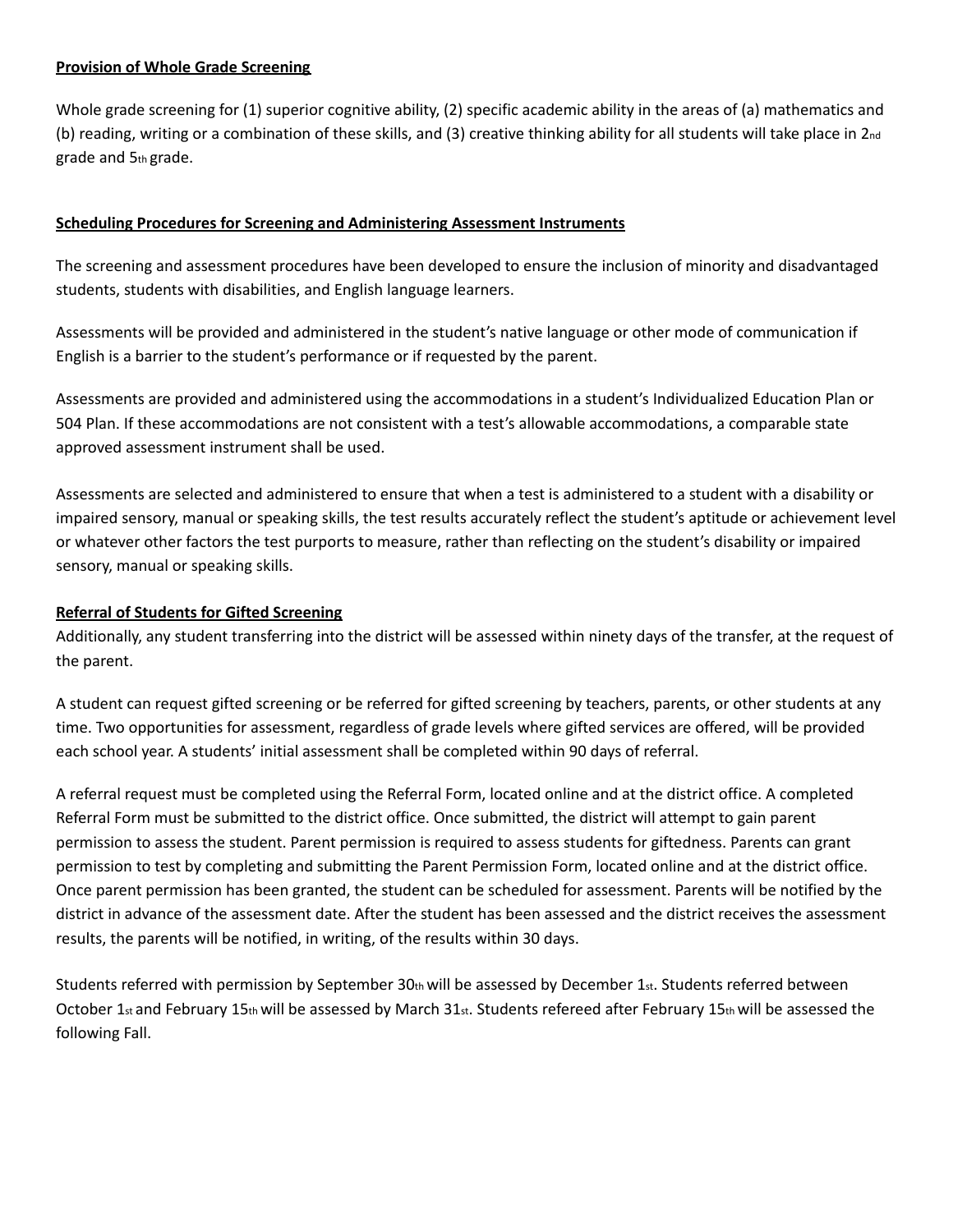#### **Reassessment of Students**

When students meet the reassessment score on any identification assessment that student will need to be reassessed. In order to complete student reassessment, parent permission must be given. Parents will be notified, in writing, of the need for reassessment within 30 days of the district's receipt of assessment scores. Parent permission can be given by completing the parent permission form, located online and at the district office. The permission form should be submitted to the district office. Once parent permission is received, the student will be scheduled for reassessment using a state approved assessment tool, and parents will be notified of the reassessment date in advance. Within 30 days of the district receiving the reassessment score, parents will be notified of student results.

#### **Parent Communication and Notification Procedures**

Dates of gifted identification testing, including whole-grade screening, will be clearly communicated to parents. Parents will be notified of the scheduling of assessments and opportunities for testing based on referrals.

Parent Permission to test is required for referral-based testing as well as when a student qualifies for automatic reassessment.

Parents will be notified, in writing, within 30 days of the district's receipt of a student's results on any screening procedure or assessment instrument.

#### **Acceptance of Outside Assessment Results**

The district shall accept assessment results from other districts or from a trained individual outside the district, as equivalent to district testing as set forth in paragraph (C) of the Gifted Operating Standards (3301-51-15), and may not exclude a student from service options due to reassessment, test scores from other districts or test scores from trained personnel outside of the district if the student meets the criteria specified in paragraph (C) of the Gifted Operating Standards (3301-51-15). The district shall not alter eligibility through any consideration of computation other than as set forth in paragraph (C) of the Gifted Operating Standards (3301-51-15).

#### **Disagreements and Appeal Procedures**

Any disagreement regarding gifted services, identification, and placement of students in gifted services should be referred to the building principal. If a resolution, through discussion and conference, cannot be reached, the issue should be referred to the assistant superintendent, gifted coordinator, and superintendent. The superintendent's office or designee will schedule a meeting with the parents to resolve the issue. At this meeting, personnel providing gifted services may be present, as well as the assistant superintendent and gifted coordinator.

Parents may appeal any decision about the results of any screening procedure or assessment, the scheduling of students for assessment, or the placement of a student in any program or for receipt of services. In order to submit an appeal, parents must complete the Appeal Form and submit it to the district office. The Appeal Form is located online and at the district office. Once an official appeal has been submitted to the district office, the district will contact the parent to schedule a meeting between the parent and district. The director of curriculum, gifted coordinator, and educators providing gifted services to the referenced student may also be present. Within 30 days after the meeting, the superintendent will issue a written decision with rationale to the parent.